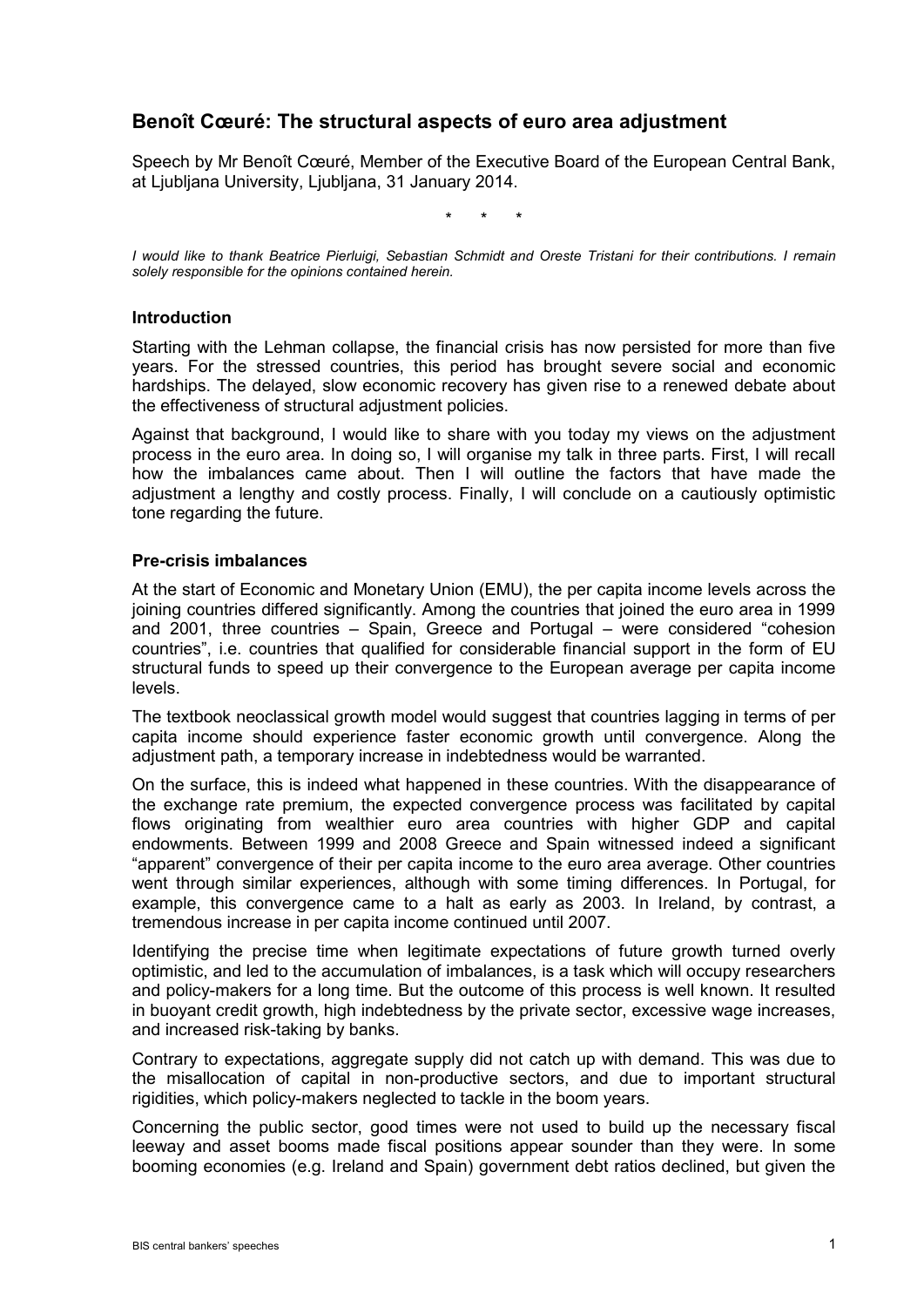extent to which ample fiscal revenues had been linked to unsustainable asset market developments, structural fiscal balances remained fundamentally weak.

Finally, prices in the non-tradable sector also ran ahead of actual increases in productivity during the boom years, leading to real effective exchange rate misalignments. The ensuing, persistent losses of competitiveness translated into an accumulation of external imbalances.

The facts of the Lehman collapse in late 2008 and the subsequent sovereign crisis in mid-2010 onwards are well known. As financial markets realised that the combination of high private indebtedness, external imbalances and structurally weak fiscal positions was unsustainable, a "sudden stop" occurred. Private cross-border financial flows dried up, bank lending collapsed and spreads increased sharply in the countries most affected by the crisis.

# **Crisis management**

The policy response of euro area national and supranational institutions was driven by this analysis of pre-crisis developments. Pre-crisis imbalances had to be redressed. Excessive leverage in both the public and private sectors had to fall.

Countries with large external debts ultimately needed to service and repay their obligations in the form of real goods and services exported abroad. An "expenditure switching" was necessary, i.e. an increase in exports and a rotation of internal demand towards domestically produced goods, implying relative price adjustment. This raises three questions. First, which adjustment polices would in theory avoid large employment costs? Second, why were adjustment costs in fact so high for stressed countries? Third, could we have done things differently? Let me elaborate on each question in turn.

## *Macroeconomic adjustment policies*

There is one obvious mechanism which delivers the required macroeconomic adjustment without unnecessary costs: a swift change in relative prices. Exports should become cheaper and imports dearer. Internally, the price of non-tradable goods should fall more to stimulate demand for them. This mechanism could smoothly lead to the necessary "expenditure switching" effect.

However, a slower movement in relative prices makes this process more costly. The rotation of internal demand and the improvement in export performance is slowed down. And economic agents, foreseeing a prolonged period of relative price adjustment, form expectations of persistently low inflation. This, in turn, pushes up the real interest rate faced by local households and firms and thus weighs down on the domestic economy.

For this reason, the key area of policy intervention during the crisis has been in the realm of structural policies aimed at enhancing competition and reducing economic distortions in goods and labour markets. Greater competition in product markets fosters lower prices through a reduction in firms' mark-ups over their marginal costs. The deregulation of the labour market eliminates unfair treatment of outsiders – the unemployed – vis-à-vis insiders – those with a permanent job. The ensuing decline in the bargaining power of insiders is also conducive to lower prices through a reduction in firms' marginal costs.

This approach could be referred to as a *once-and-for-all "structural devaluation",* to distinguish it from the idea of "fiscal devaluation", which aims at similar objectives through a combination of changes in tax instruments, say, a cut in payroll taxes combined with higher taxes on consumption.<sup>1</sup> Structural devaluation reduces external imbalances and also

<sup>1</sup> See e.g. the IMF Fiscal Monitor on Addressing Fiscal Challenges to Reduce Economic Risks, September 2011, and E. Farhi, G. Gopinath and O. Itskhoki (2011), "Fiscal Devaluations", NBER Working Paper No. 17662.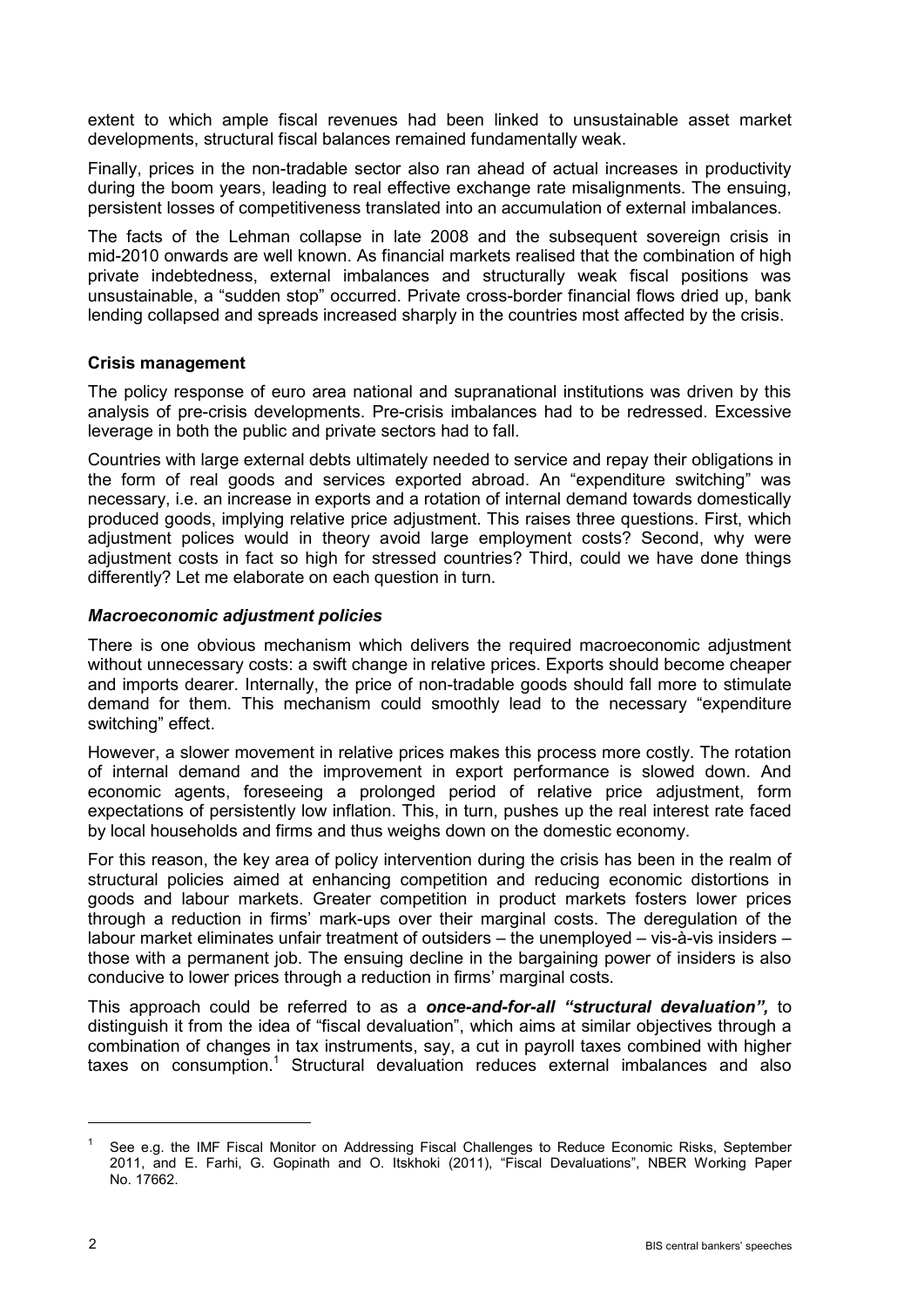produces substantial, beneficial effects in the long run. These effects operate through higher productivity and competitiveness, as confirmed by model-based and empirical analysis. <sup>2</sup> For instance, several empirical studies of OECD member countries find that labour and product market deregulations, by leading to lower markups, have sizeable positive effects on employment and total factor productivity.<sup>3</sup>

The success of structural reform also has a strong political economy dimension, and the key issue here is that reform is comprehensive. A comprehensive reform process contributes to increasing the perception of a fair distribution of the burden of adjustment across society. This, in turn, helps to diffuse the risk of social tensions and political crises. The structural reforms agenda initiated in the crisis countries – and in particular in the programme countries – has therefore been wide-ranging. $^{\text{4}}$ 

## *Challenges for stressed countries*

Given the observed benefits of structural reforms, why has implementing them therefore been so costly for some stressed countries? Indeed, from 2009 to 2013 real GDP fell cumulatively by about 7 percentage points in Portugal and Spain, 8 percentage points in Italy, 11 percentage points here in Slovenia and 26 percentage points in Greece. At the same time, the unemployment rate rose to very high levels in all these countries, with the rate of youth unemployment being more than double the overall one.

**The first contributing factor** is that most of the countries involved entered the crisis with *rigid institutions and structures*. An instantaneous adjustment of relative prices was not feasible due to nominal wages and prices being "sticky". <sup>5</sup> As a result, both the duration and the real cost of adjustment have increased sharply, as did the burden borne by the more vulnerable members of the society, affecting the political acceptability of reforms.

The cost of high rigidities can be well understood when comparing the adjustment in Ireland with those in the other programme countries. In the first case, the correction in relative wages and prices occurred immediately after the 2008–09 recession and basically all the nominal adjustment had already been made before Ireland entered the financial assistance programme in late 2010. This is very different from what happened in Greece, Portugal and Spain, where the nominal adjustment has lasted many years after the recession. As a result, in Ireland, an export-driven recovery started back in 2011, while the unemployment rate started to decline in 2012. For the other three countries, the recovery story had to wait two or three more years.

*Second*, when reforms were undertaken, there were *implementation obstacles*. *Ex ante*  the approach to structural reforms was broad-based and aimed at all critical weaknesses in a comprehensive manner. But *ex post* it turned out that it was easier to change institutions and rules in the labour market than in product and services markets. This meant that marginal cost improvements did not automatically translate into price improvements. For example, labour costs fell by around by 18% in Greece from 2009–13, but price adjustments did not

<sup>&</sup>lt;sup>2</sup> See Blanchard, O., and F. Giavazzi (2003), "Macroeconomic Effects Of Regulation And Deregulation In Goods And Labor Markets," *The Quarterly Journal of Economics*, MIT Press, vol. 118(3), pages 879–907, August.

See Berger, H., and S. Danninger (2007), "The Employment Effects of Labor and Product Market Deregulation and Their Implications for Structural Reform*",* IMF Staff Papers Vol. 54, No. 3; and Nicoletti, G., S. Scarpetta (2005), *Product Market Reforms and Employment in OECD Countries*, OECD working paper No. 472.

It included, to different extents in different countries, public administration, health and pension systems, education, judicial systems, competition frameworks, industrial relations, labour markets, energy markets, network industries, services sectors and regulated professions.

<sup>&</sup>lt;sup>5</sup> See Álvarez et al. (2006). "Sticky Prices in the Euro Area: A Summary of New Micro-Evidence". Journal of the [European Economic Association](http://en.wikipedia.org/wiki/Journal_of_the_European_Economic_Association) 4 (2-3): 575–584.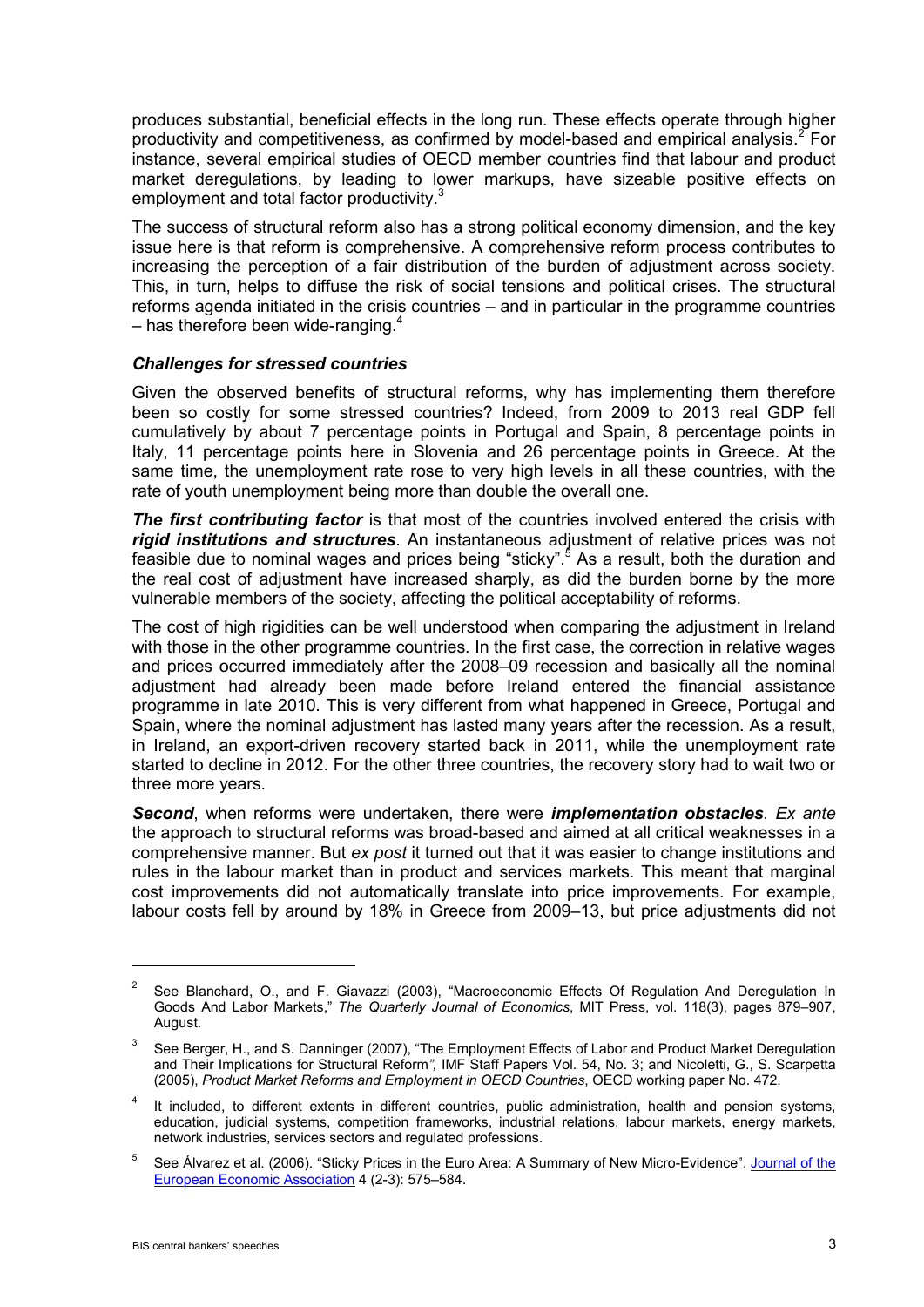follow until very recently in Q1 2013. This not only limited the potential for the external sector to generate growth, but also lowered citizens' real incomes.

The *third contributing factor* was that, while this supply-side adjustment taking place, there were also *constraints on the demand side*. To begin with, the reform process had to start in an environment where *fiscal policies* had, by necessity, to become contractionary. Clearly, contractionary policies were needed to restore debt sustainability and market access. Indeed, structural fiscal balances – i.e. fiscal balances excluding the impact of the cycle and one-off costs – improved significantly in the crisis countries. From 2010 to 2013, this improvement was equal to about 15 percentage points in Greece, 6.5 percentage points in Portugal, 6 percentage points in Spain, 5.5 percentage points in Ireland, 4 percentage points in Italy and 3 percentage points in Slovenia. This gives us a notion of the discretionary fiscal adjustment.

That said, there were also implementation obstacles that may have worsened the contractionary impact of consolidation. For example, it is always easier to raise taxes than to reduce spending, and to cut capital expenditure rather than consolidate current expenditure, both of which lowered the quality of fiscal consolidation.

Moreover, the *credit transmission channel was impaired*. In countries where the banking sector has experienced large balance sheet shocks related to deteriorating sovereign credit, access to bank credit has tightened substantially. Elevated risk premia in the stressed countries have in turn had repercussions on access to finance, in particular for small and medium-sized enterprises (SMEs). Their restricted access to finance in a number of euro area countries has clearly been a threat to economic recovery. The ECB has partly alleviated the funding constraints of banks extending loans to SMEs by accepting such loans as well as asset-backed securities (ABS) backed by pools of loans as collateral in its monetary policy operations. But the main lesson of the crisis has been that the restructuring and strong capitalisation of banks is an important condition for restoring the smooth provision of credit to euro area corporates and households. This is why the comprehensive assessment of the banking system is important so that the banks can free up balance sheet capacity to extend new loans.

# *Assessment*

In light of this experience, it is worth asking whether the reforms could have been implemented differently. For example, did it make sense for euro area countries to reform while fiscal policy was contractionary? Or when monetary policy was close to the zero lower bound and therefore could not react to adverse cyclical developments? I have three points to make here.

First, in my view, the option of delaying reforms *was simply not there for euro area countries.* Political economy reasons suggest that reforms are often implemented under the pressure of economic crises.<sup>6</sup> Delivering a credible commitment to implement reforms in the future is therefore very difficult for any country – and especially so for European countries that do not have a good track record in this field.

At the onset of EMU, many observers took for granted that structural reforms would be a necessary choice for countries that had given up monetary independence, or in other words, for the Eurozone to be an optimum currency area.<sup>7</sup> If reforms had not been carried out over the past decade when conditions were very favourable, why should anyone expect them to

 $6$  See e.g. Drazen, A., W. Easterly (2001), "Do Crises Induce Reform: Simple Empirical Tests of Conventional Wisdom?", *Economics and Politics*, Vol. 13; and J. Høj, V. Galasso, G. Nicoletti and T. Dang (2006), "An empirical investigation of political economy factors behind structural reforms in OECD countries", OECD Economic Studies No. 42, 2006/1.

<sup>7</sup> See e.g. C. Bean (1998), "Monetary policy under EMU" *Oxford Review of Economic Policy* 14, pp. 41–53.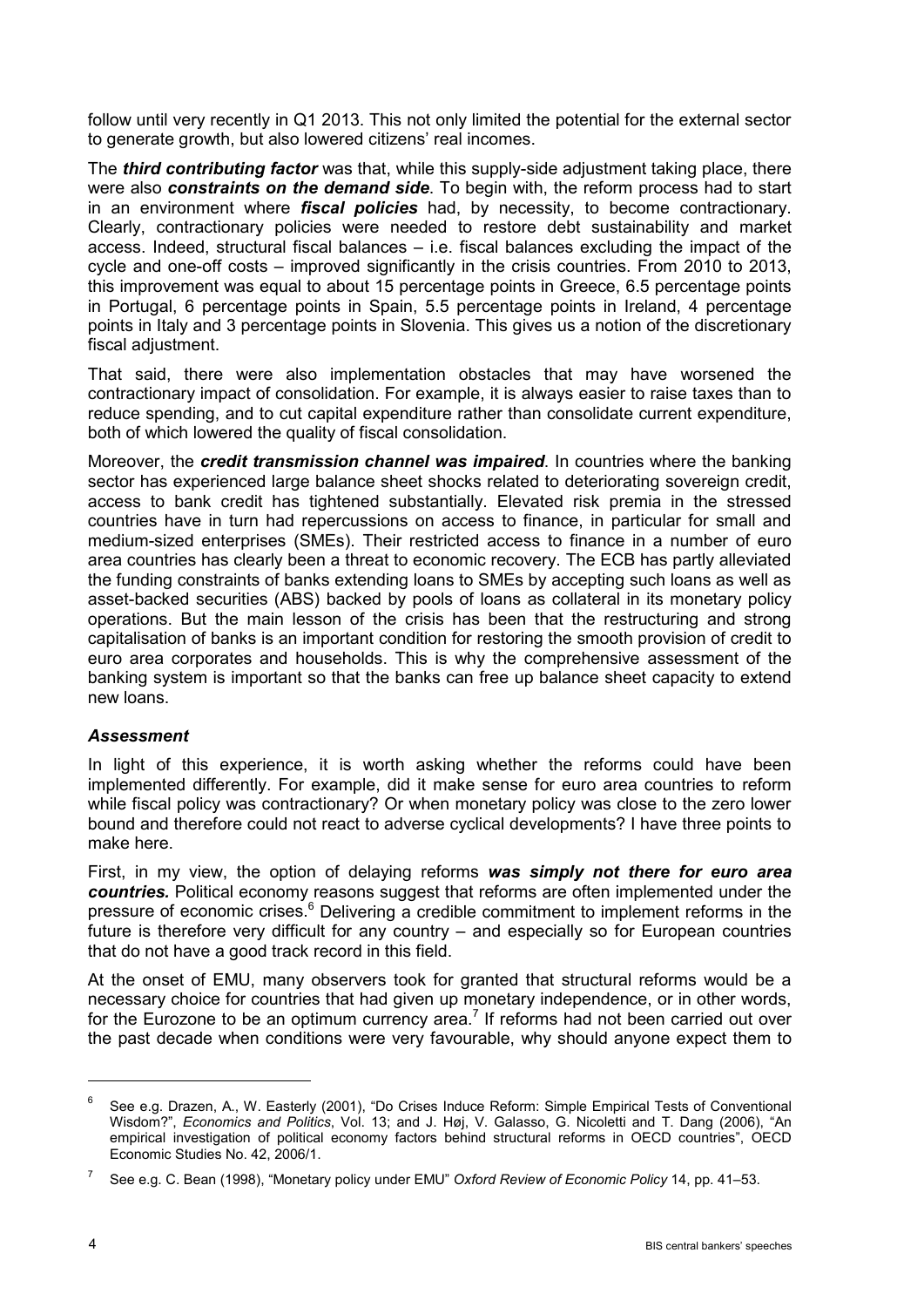be carried out when the economy improves again?<sup>8</sup> I therefore remain convinced that delaying the reform process would have been counterproductive.

Second, one can exaggerate the effect of the zero lower bound. The ECB has employed various *standard and non-standard measures that have helped to smooth the adjustment process for stressed countries*. The provision of liquidity to banks through fixed-rate tender procedures with full allotment, and against an expanded list of eligible collateral, has been crucial to prevent further catastrophic effects arising from the sudden stop that some countries experienced.<sup>9</sup> The expansionary monetary policy stance has ensured that inflation expectations remained well anchored over the medium term, thereby ensuring that short-run price adjustments do not translate into longer-term deflationary expectations. Price stability has been also crucial in avoiding increases in the real values of nominal debts – increases which would be unwelcome throughout the euro area, but especially pernicious in countries under stress. There are monetary policy instruments that could be used in the event of downward risks to medium-term price stability, even if the nominal interest rate is constrained by the zero lower bound.

Third, besides monetary policy, we should also not forget the *additional support for governments that came from external assistance*, which also helped to offset the effects of a sudden stop. Between 2010 and 2013 Greece, Ireland, Portugal and Cyprus requested financial assistance from the EU and the IMF. In 2012, Spain requested financial assistance from the EU for the recapitalisation of its banks. At the same time, a permanent solidarity framework – the European Stability Mechanism – was put in place, to provide financial assistance to Member States in difficulty, thereby reducing threats to financial stability in the euro area.

# **Conclusions**

#### Let me conclude.

The crisis has been long and painful for many people in Europe. Nevertheless, and in spite of persistent challenges, much of the macroeconomic adjustment has now taken place. Looking back, 2013 was certainly the year of the turnaround.

Since 2008, the current account deficits of stressed countries have narrowed substantially. Greece, Spain and Portugal moved from double-digit deficits and in 2013 achieved slight current account surpluses. Over the same period, the current account balance of Ireland went from a deficit of around 5% of GDP to a surplus of around 5% of GDP. Some of the adjustment certainly reflects a decline in imports due to the cyclical compression of domestic demand. But in Spain, Portugal and Ireland, the larger part of the adjustment is attributable to robust export performance. Structural improvements have played an important role in the adjustment of current account imbalances and, in fact, cyclical factors are estimated to account for less than half of the adjustment observed so far.<sup>10</sup>

Export growth has also been the engine of the positive GDP growth rates since the second quarter of 2013 in some crisis countries. With the return to positive growth rates last year, the upward trend in the unemployment rate came to an end in most euro area countries. In

<sup>&</sup>lt;sup>8</sup> EMU@10, (2008), "Successes and challenges after ten years of Economic and Monetary Union". European Economy, Nr. 2/2008.

 $9$  See S. Fahr, R. Motto, M. Rostagno, F. Smets and O. Tristani (2013), "A monetary policy strategy in good and bad times: lessons from the recent past," *Economic Policy*, CEPR & CES & MSH, vol. 28(74), pages 243–288, 04.

 $10$  See the box "To what extent has current account adjustment in the stressed euro area countries been cyclical or structural?", Monthly Bulletin, ECB, January 2014, [http://www.ecb.europa.eu/pub/pdf/mobu/](http://www.ecb.europa.eu/pub/pdf/mobu/mb201401en.pdf) [mb201401en.pdf.](http://www.ecb.europa.eu/pub/pdf/mobu/mb201401en.pdf)